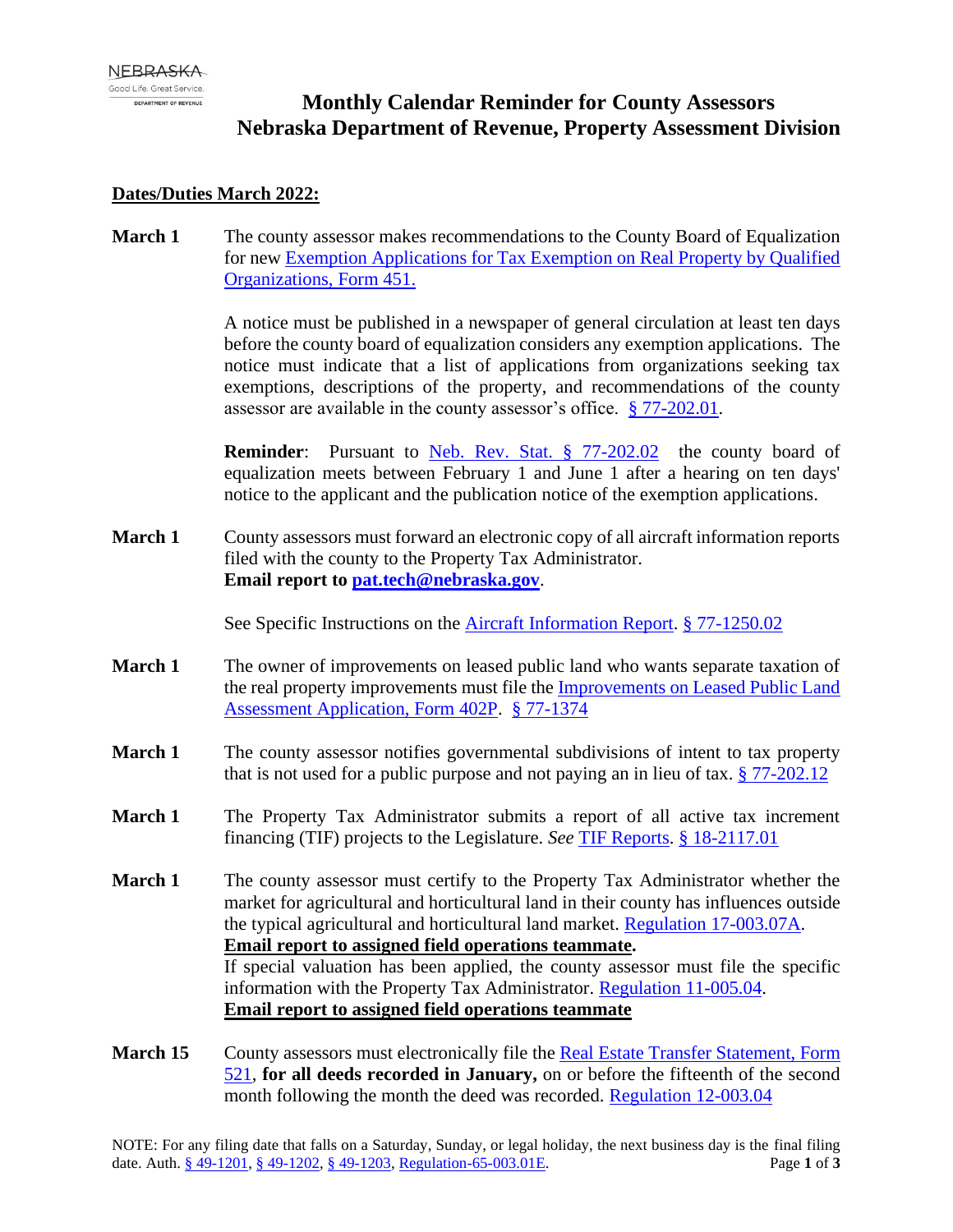**On or before March 15, create a PDF of all Forms 521 and upload to the Nebraska Department of Revenue, Property Assessment Division's (Division) state sales file at [padsalesfile.nebraska.gov.](http://padsalesfile.nebraska.gov/)**

- **March 16** For counties with a population of less than 150,000, deadline for county assessors to file a written request with the Property Tax Administrator for an extension of time to file the County Abstract of Assessment for Real Property. [Directive 15-2,](https://revenue.nebraska.gov/sites/revenue.nebraska.gov/files/doc/pad/legal/dir15-02_Abstract_Extension.pdf) [§ 77-1514](https://nebraskalegislature.gov/laws/statutes.php?statute=77-1514) **Email request to [ruth.sorensen@nebraska.gov.](mailto:ruth.sorensen@nebraska.gov)**
- **March 19** In counties with a population of less than 150,000, the county assessor must inspect and review a portion of the real property parcels in the county so that all real property parcels in the county are inspected and reviewed no less than every 6 years. [§ 77-1311.03](https://nebraskalegislature.gov/laws/statutes.php?statute=77-1311.03)
- **March 19** In counties with a population of less than 150,000, the county assessor must complete the assessment of real property. [§ 77-1301](https://nebraskalegislature.gov/laws/statutes.php?statute=77-1301)
- **March 19** In counties with a population less than 150,000, the county assessor must file the County Abstract of Assessment for Real Property with the Property Tax Administrator. The filing requirement includes: the Real Property Abstract; the Assessment Practices Survey; the Report of Current Year Assessed Values for Properties Listed in the State Sales File; and maps of agricultural land market areas and assessor location areas in the county. [§ 77-1514](https://nebraskalegislature.gov/laws/statutes.php?statute=77-1514)

## **Email to [pat.reports@nebraska.gov,](mailto:pat.reports@nebraska.gov) upload to the state sales file, or export to the FTP site.**

**REMINDER:** County Assessors should make sure they have identified and captured real property "growth values" for the current year. Real property growth value is the amount of value attributable to new construction, additions to existing buildings, and any improvements to real property that increase the value of such property. If the real property is in a TIF project, any new construction value is not considered growth value. *See* Real Property County Abstract, Form 45, Instructions, available on sales file website and Regulation  $65-003.02I(1)(a)$ .

**March 22** For counties with a population of at least 150,000, the deadline for county assessors to file a written request with the Property Tax Administrator for an extension of time to file the County Abstract of Assessment for Real Property. [Directive 15-2,](https://revenue.nebraska.gov/sites/revenue.nebraska.gov/files/doc/pad/legal/dir15-02_Abstract_Extension.pdf) [§](https://nebraskalegislature.gov/laws/statutes.php?statute=77-1514)  [77-1514.](https://nebraskalegislature.gov/laws/statutes.php?statute=77-1514)

**Email request to [ruth.sorensen@nebraska.gov.](mailto:ruth.sorensen@nebraska.gov)**

**March 25** In counties with a population of at least 150,000, the county assessor must inspect and review a portion of the real property parcels in the county so that all real property parcels in the county are inspected and reviewed no less than every 6 years. [§ 77-1311.03](https://nebraskalegislature.gov/laws/statutes.php?statute=77-1311.03)